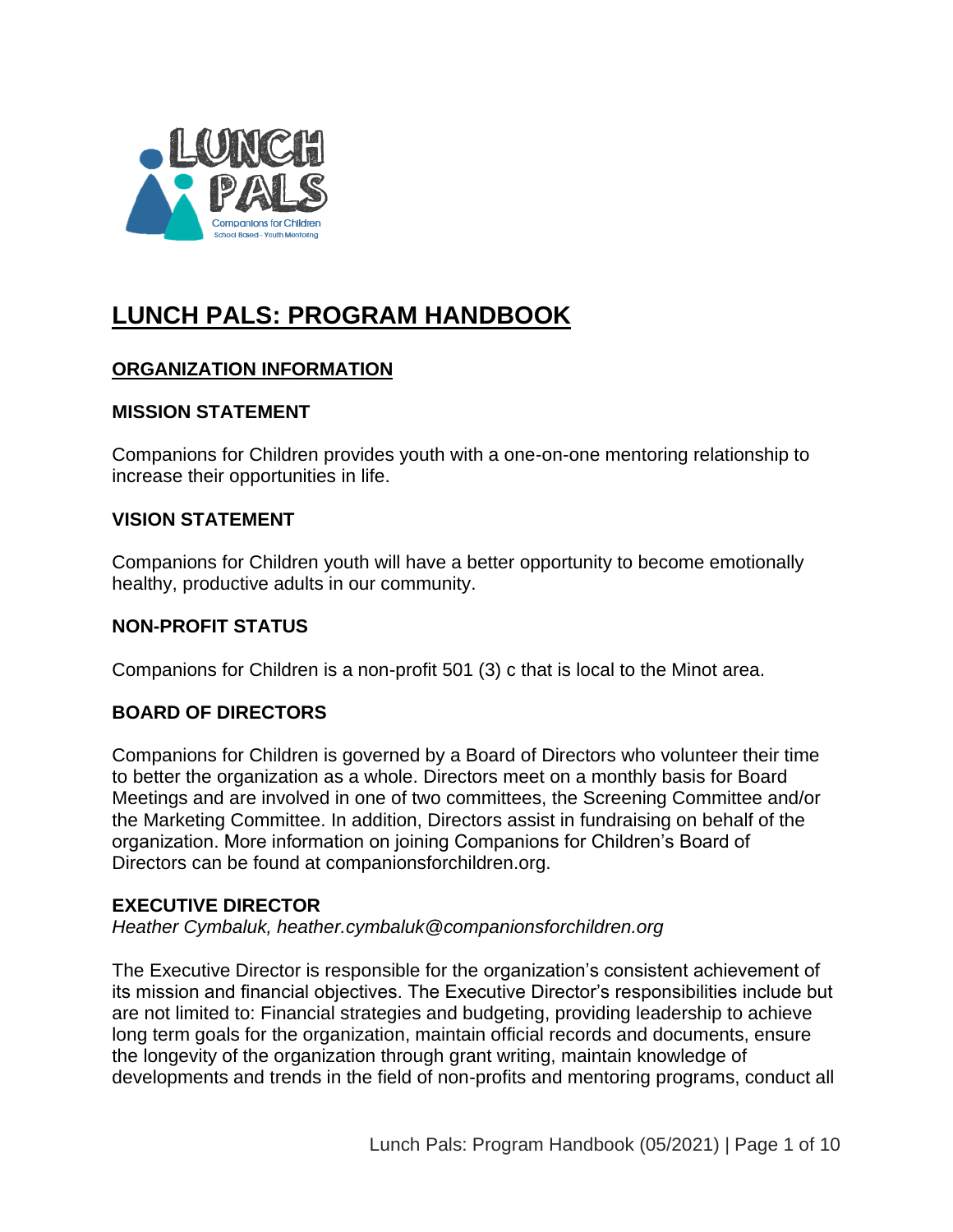marketing and fundraising activities, establish working relationships with community groups and organizations and oversee staff and the organization as a whole.

#### **ENROLLMENT COORDINATOR**

*Nya Harris, admin@companionsforchildren.org*

The Enrollment Coordinator is responsible for the organization's enrollment of matches from application to the time they are matched. The Enrollment Coordinator is responsible for, but not limited to: Recruiting mentors and youth; scheduling and conducting interviews with mentors, parents/legal guardians, and youth; identifying qualities and interests to implement successful matches; ensuring mentors complete all screening and intake procedures and reporting to the Screening Committee for their final review; assisting in all fundraising and service activities; and assisting the Executive Director and Assistant Director as needed; maintaining our school-based youth mentoring program; creating the Lunch Pals calendar and be the primary point of contact for mentors for scheduling purposes.

## **THE IMPACT**

Studies have shown that youth who regularly spend time with a mentor benefit in the following ways:

- $\checkmark$  27% less likely to begin drinking alcohol
- $\checkmark$  46% less likely than their peers to start using illegal drugs
- $\times$  55% more likely to enroll in college
- $\checkmark$  78% more likely to volunteer regularly
- $\checkmark$  81% more likely to participate regularly in sports or extra-curricular activities
- $\checkmark$  90% are interested in becoming a mentor
- $\checkmark$  130% more likely to hold leadership positions

## **CONTACT CHART**



## **THE IMPACT**

Studies have shown that strong relationships can develop within the school context and these relationships can make a difference in the lives of youth.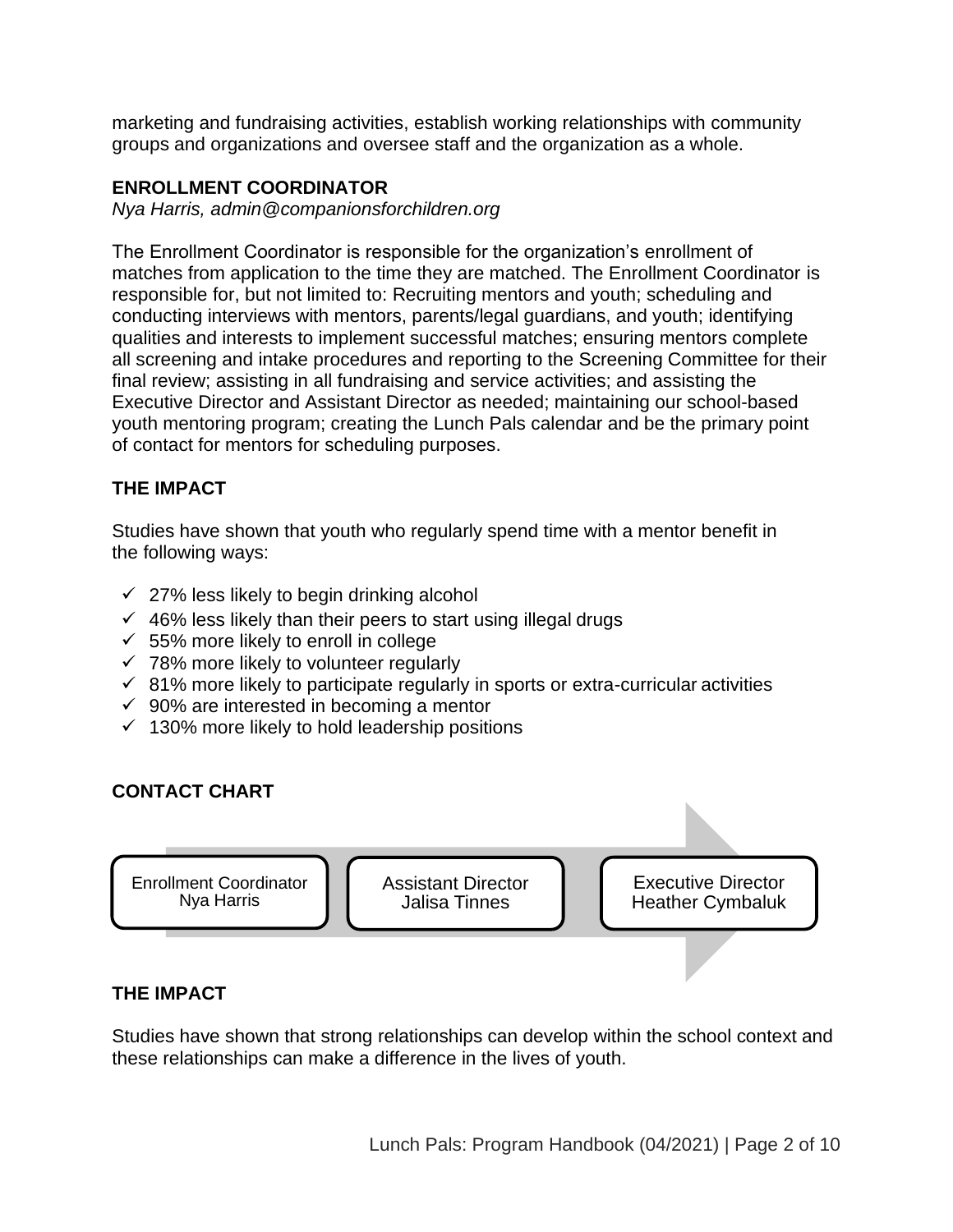- *>* 55% were better able to express their feelings
- *>* 56% improved relationships with peers
- *>* 58% achieved higher grades in social studies, languages, and math
- *>* 60% improved relationships with adults
- *>* 62% more likely to trust their teachers
- *>* 64% developed higher levers of self-confidence

#### **ROLES & EXPECTATIONS**

#### **COMPANIONS FOR CHILDREN'S ROLE**

- $\checkmark$  Companions for Children will recruit, screen and support volunteers to serve as mentors to students in the program.
- $\checkmark$  Companions for Children will match every child with a mentor as soon as possible, taking into consideration the child's grade, interests and preferences.
- $\checkmark$  Companions for Children will provide orientation to mentors at the school for handson training.
- $\checkmark$  Companions for Children will facilitate match meetings for each match on their first lunch together.
- $\checkmark$  Companions for Children will notify the mentors of upcoming lunch dates and events through text messages, emails, calls, mailers or newsletters.
- $\checkmark$  Companions for Children will provide games, coloring books, etc. for matches to use at each school, in addition to periodic activities.
- $\checkmark$  Companions for Children will review all match reports within two (2) business days and respond to the mentor or school as necessary.
- $\checkmark$  Companions for Children will support the child's best interest by terminating any match which is not meeting Lunch Pal's Guidelines and Ground Rules as outlined below.

## **PARENT/LEGAL GUARDIAN ROLE**

- $\checkmark$  The parent/legal guardian must turn in his/her child's application to the school by the due date. All items on the application must be filled out, any missing or blank items will be considered incomplete. Late applications will not be accepted.
- $\checkmark$  The parent/legal guardian is expected to notify the school ASAP when his/her child will be absent. This allows school staff to notify his/her mentor in a timely manner.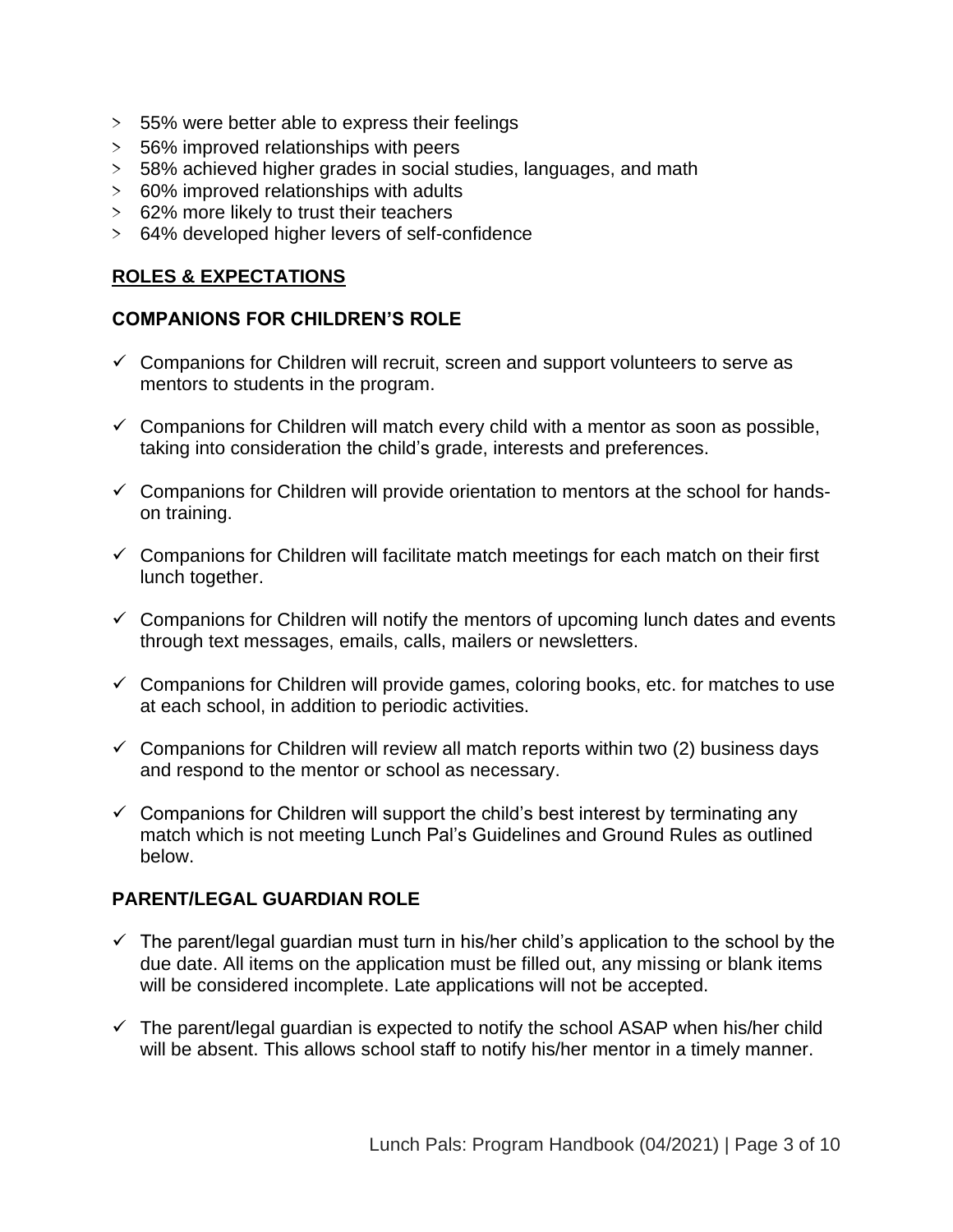## **SCHOOL ROLE**

- $\checkmark$  The school is responsible for identifying students to participate in the Lunch Pals program and provide his/her parent/legal guardian with the provided application.
- $\checkmark$  The school is to provide an appropriate meeting space.
- $\checkmark$  The school will notify mentors if their mentee is not at school before 10 am.
- $\checkmark$  The school counselor will be an active partner for matches to use as a valuable resource.
- $\checkmark$  The school will abide by the Memorandum of Understanding mutually agreed upon by Companions for Children and the school.

## **MENTOR ROLE**

- ✓ Mentors must complete all aspects of Companions for Children's Screening Process as outlined below.
- $\checkmark$  Mentors are expected to stay engaged and demonstrate genuine interest in their mentee by remaining consistent and avoiding cancellations.
- ✓ Mentors must abide by all Guidelines and Ground Rules set forth by Companions for Children as outlined below. In addition, to reporting to the proper authorities as if necessary as outline by the Mandated Reporter Certification.
- $\checkmark$  Mentors are expected to follow their pre-designated lunch calendar and submit mandatory reporting after every lunch meeting.
- $\checkmark$  Mentors are expected to return emails and calls to Companions for Children's staff in a timely manner.

# **YOUTH ELIGIBILITY & ENROLLMENT PROCESS**

#### **YOUTH ENROLLMENT ELIGIBILITY**

To be accepted as a mentee in the Companions for Children's school-based mentoring program; Lunch Pals, the student must:

- $\checkmark$  Be between 1<sup>st</sup> and 5<sup>th</sup> grade at a participating school.
- $\checkmark$  Have a parent/legal guardian who submits his/her application on time and is not frequently absent from school.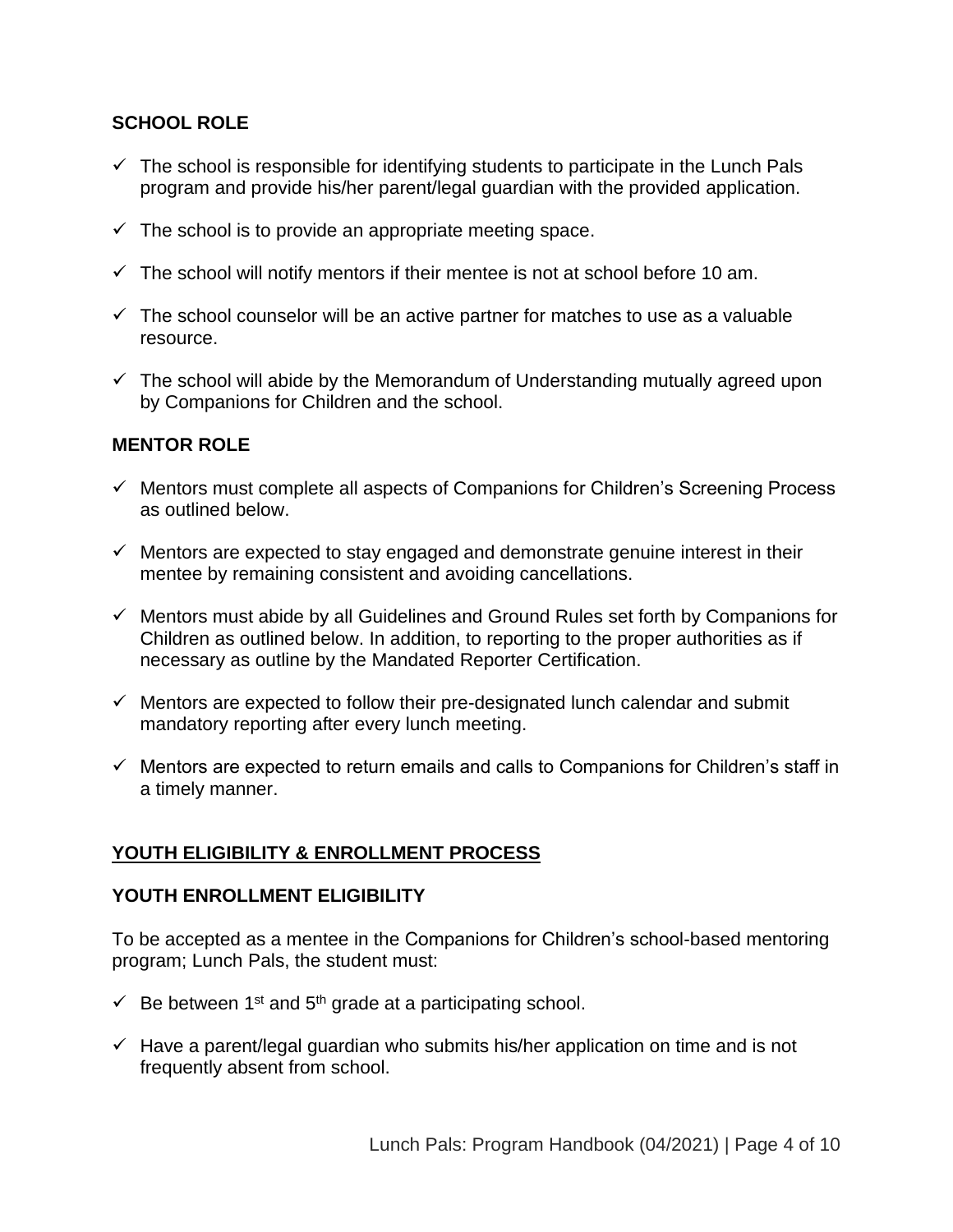$\checkmark$  Want to have a mentor (School staff will evaluate the students desire to participate in the program and ensure understanding of the program).

Companions for Children makes reasonable efforts to meet the needs of youth with special needs, but the needs of the youth must be appropriate for volunteer intervention. For that reason, Companions for Children is not able to serve youth who are severely physically handicapped or medically fragile, are currently involved in an inpatient treatment program, suffer from significant emotional disturbances, which may pose a threat to themselves or others, or have a history of delinquent/criminal behaviors. Youth who will more appropriately be served by other agencies may be referred to those agencies.

## **YOUTH ENROLLMENT PROCESS**

- $\checkmark$  The school will identify students they feel would most benefit from participating in Lunch Pals, have a conversation with the student and send home an application after determining eligibility.
- $\checkmark$  Parents/Guardians must complete the application and return to the school by the due date. All items on the application must be filled out, any missing or blank items will be considered incomplete. Late applications will not be accepted.

## **MENTOR ELIGIBILITY AND SCREENING PROCESS**

#### **MENTOR ENROLLMENT ELIGIBILITY**

To be accepted into the mentor screening process, a volunteer must:

- $\checkmark$  Have the availability to spend a minimum of two (2) lunches with their mentee through the entirety of the school year.
- $\checkmark$  Be at least 18 years of age.
- $\checkmark$  Complete all aspects of Companions for Children's screening process in a timely manner, including, but not limited to: application, mandated reporter certification, mentor training, reference checks and background checks.
- $\checkmark$  Have a working cell phone with an active voicemail and an email that is checked regularly.
- $\checkmark$  Have a schedule which allows for consistency in meeting as scheduled.

#### **MENTOR SCREENING PROCESS**

 $\checkmark$  Fill out and submit an online Lunch Pals application at www.companionsforchildren.org. Paper copies are not available.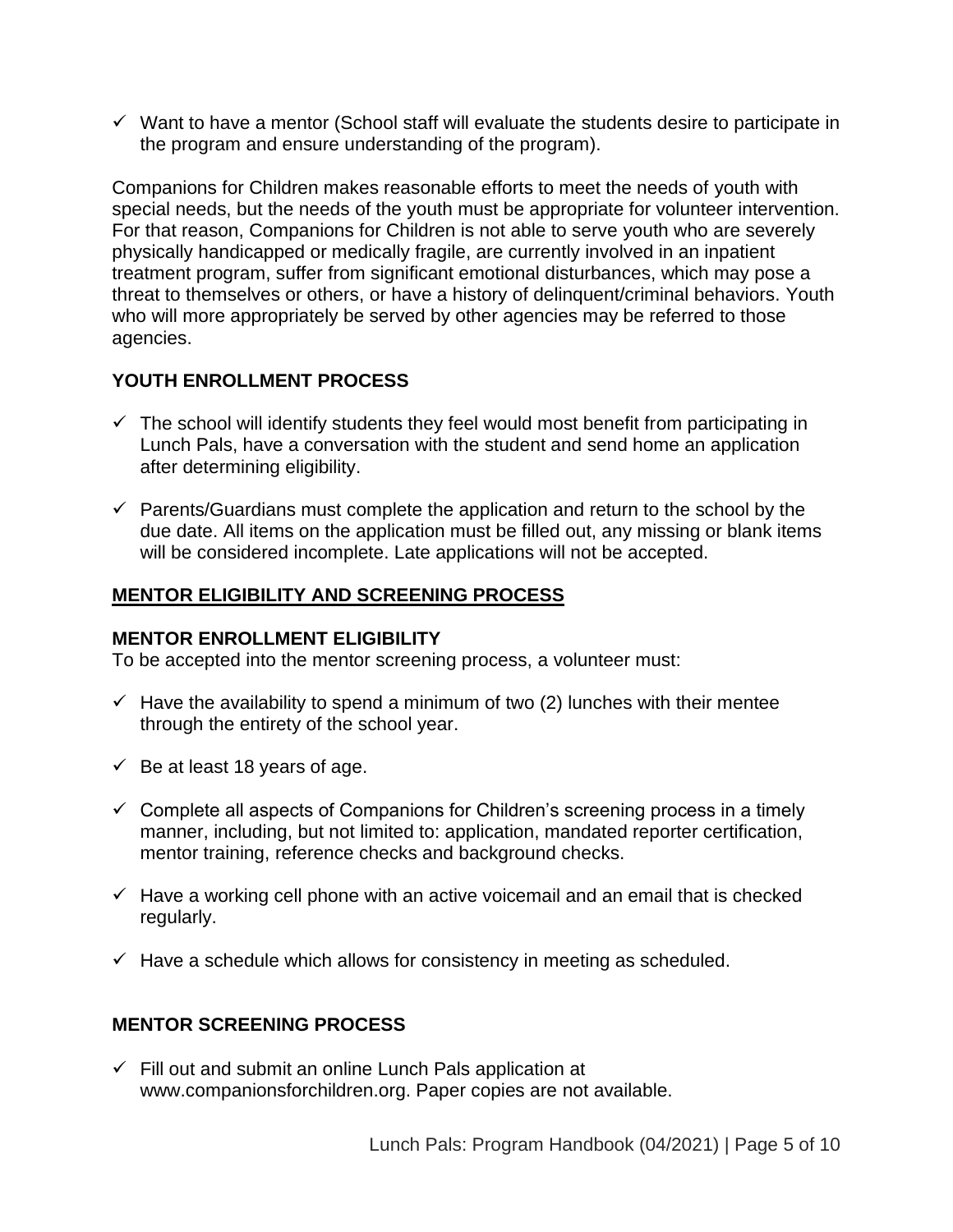- $\checkmark$  Our Lunch Pals Coordinator will contact the applicant to set up an interview appointment and email necessary follow-up information.
- $\checkmark$  The applicant provides his/her supervisor with the reference form and ensures he/she emails a completed reference form to lunchpals@companionsforchildren.org by the due date.
- $\checkmark$  The applicant completes the Match Profile and Background Check paperwork and emails to lunchpals@companionsforchildren.org by the due date.
- $\checkmark$  The applicant participates in a thirty (30) minute interview with the Lunch Pals Coordinator at Companions for Children's office or his/her place of employment.
- ✓ Companions for Children's Screening Committee reviews all information gathered during the screening process and notifies the applicant of approval or denial by August 15<sup>th</sup>. No reason for denial will be provided, denied applicants may re-apply after one (1) year.
- $\checkmark$  The applicant completes online Mandated Reporter Training through North Dakota Department of Human Services website by the due date.
- $\checkmark$  From year to year, continuing mentors must re-submit an application and provide any portion of the Screening Process as requested by Companions for Children. The applicant's previous year's match will be taken into consideration including but not limited to: reporting and attendance record. Companions for Children will inform the mentor of approval/denial by August 15<sup>th</sup>.

## **ADDITIONAL PROGRAM DETAILS**

#### **MATCH SELECTION**

Upon approval, Companions for Children will select a mentee based on availability, preferences, interests, etc. and a match meeting will be set up.

#### **MATCH MEETING**

A match meeting is conducted at the school office with a staff member of Companions for Children, the mentor and mentee. The purpose of this meeting is introduce the mentee to the mentor, assist in directing the match to the right location, answer any additional questions and provide a "get to know you" worksheet to complete as a way to "break the ice".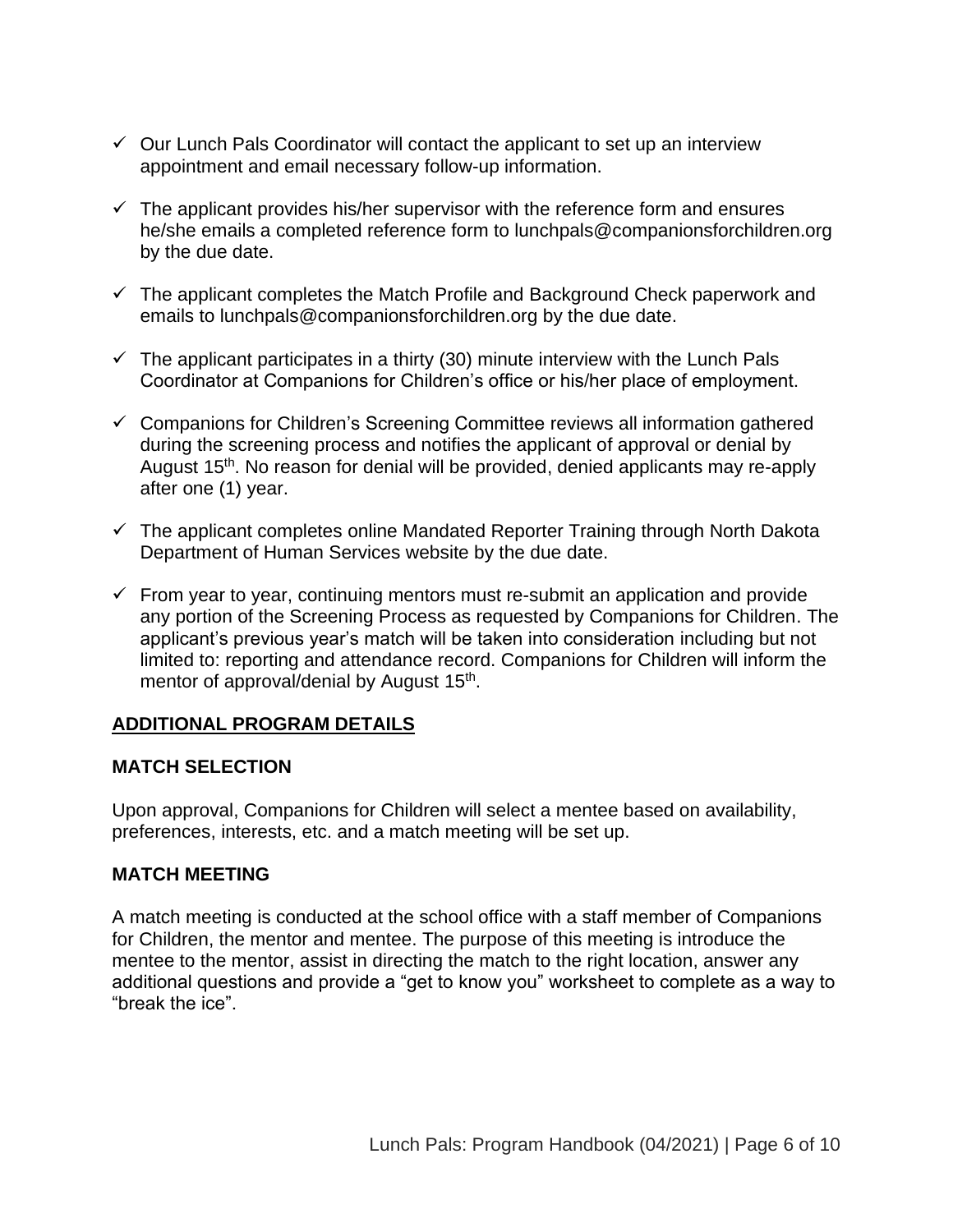## **MANDATORY REPORTING**

Mentors must submit mandatory reporting after every lunch meeting within two (2) business days. The Lunch Pals Coordinator will respond to any questions, concerns, etc. within two (2) business days; therefore any immediate concerns must be called in to Companions for Children's office immediately following lunch meetings or reported to school staff before leaving the school.

Companions for Children utilizes reporting to ensure safety, open communication, support and guidance to the mentor.

## **EARLY CLOSURE GUIDELINES**

It is the expectation that all matches remain together for entirety of the school year. However, rarely, matches must be closed due to unforeseen circumstances. In all cases, it is in the best interest of the student to follow the match closure procedure, which outlines the best way to close a match. The following guidelines are in place to assist in any early closure situations.

Mentee Closure:

- *>* The school is expected to notify Companions for Children immediately following any notification of a student moving. Companions for Children will contact his/her mentor and assist in the match closure procedure when timing allows.
- *>* If the mentee is moving to another school in the Minot Public Schools district, Companions for Children will contact the school to see if the match can continue through the remainder of the school year.
- *>* If the mentee moves to a school outside of the Minot Public Schools district, the match will be closed. The mentor is eligible to be re-matched before October 31<sup>st</sup>.
- *>* It is the school counselors responsibility to discuss any closures with the student.

Mentor Closure:

- *>* Should a mentor need to close a match due to unforeseen circumstances, Companions for Children will notify the school immediately. The mentor is expected to meet two (2) more times to ensure the match closure procedure is followed accordingly. If Companions for Children has a mentor who has completed the Screening Procedure and has been approved, they may re-match before October 31st.
- *>* It is the school counselor's responsibility to discuss any closures with the student.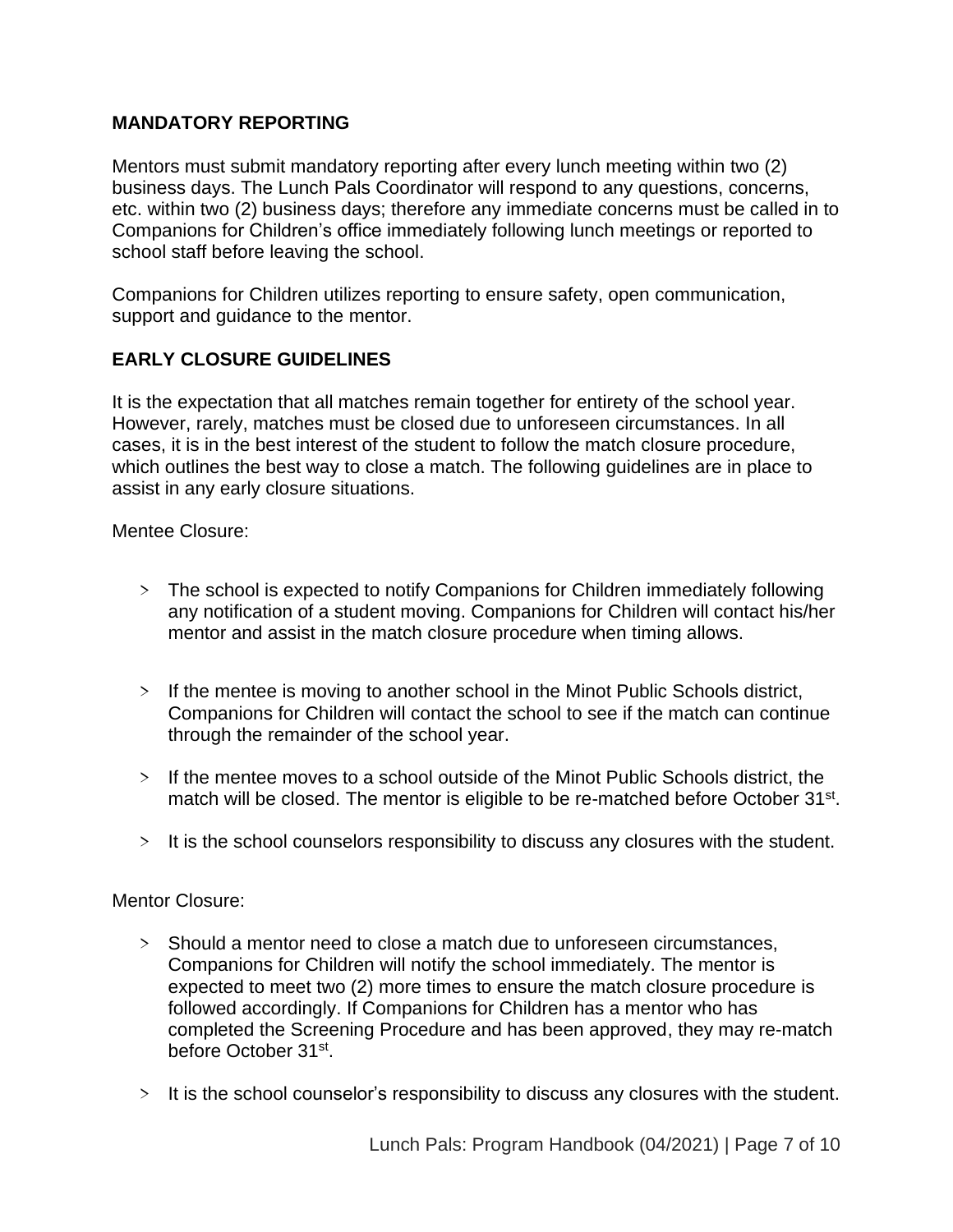# **LUNCH PALS: GUIDELINES AND GROUND RULES**

- $\checkmark$  The start of the match is an adjustment time for the mentor and the mentee. **Relationships take time and action to develop**. Try to be patient and don't expect quick changes.
- ✓ **It is appropriate for mentors to set ground rules and correct misbehavior during a lunch.** We do not permit physical punishment (spanking, slapping) or withdrawal of meetings as a means of discipline.
- ✓ **The mentor and mentee are expected to meet a minimum of two (2) lunches per month.** The mentor is responsible to follow the pre-designated lunch schedule and make-up dates as outlined in his/her calendar.
- $\checkmark$  If it is necessary to re-schedule a visit, please respond to the provided text **message reminder no later than 10 am.** Excessive rescheduling creates unnecessary time-consumption and will result in match termination. **ALL RESCHEDULING MUST BE DONE THROUGH COMPANIONS FOR CHILDREN, NOT THE SCHOOL.**
- ✓ **It is prohibited for a mentor or a mentee to use alcohol or illegal drugs prior to lunch meeting or during any time they are in the presence of one another.** It is illegal for children under the age of 18 to possess or use tobacco products.
- ✓ **We expect the mentor to let Companions for Children know of any changes in his/her schedule or contact information ASAP** – address or phone number changes, marital status or job changes, serious illnesses, vacations longer than two (2) weeks, crime convictions, arrest etc.
- ✓ **Companions for Children reserves the right to request an updated background check at any time without reason**. In addition, you must contact Companions for Children immediately if you have any contact with law enforcement including, but not limited to, receiving a citation or being arrested for a DUI, disorderly contact, domestic violence or battery, etc.
- ✓ **It is mandatory for mentors to have contact via online reporting with Companions for Children after every scheduled lunch.** Companions for Children utilizes reporting to ensure safety, open communication, support and guidance to the mentor. Continued reminders to submit reporting creates unnecessary timeconsumption and will result in match termination.
- ✓ **Mentor Confidentiality.** Do not release or discuss information about the child or his/her family with anyone outside the confines of the Companions for Children organization and/or the school. I understand that this agreement pertains to the time period prior to, during, and after the match closes. This agreement does not pertain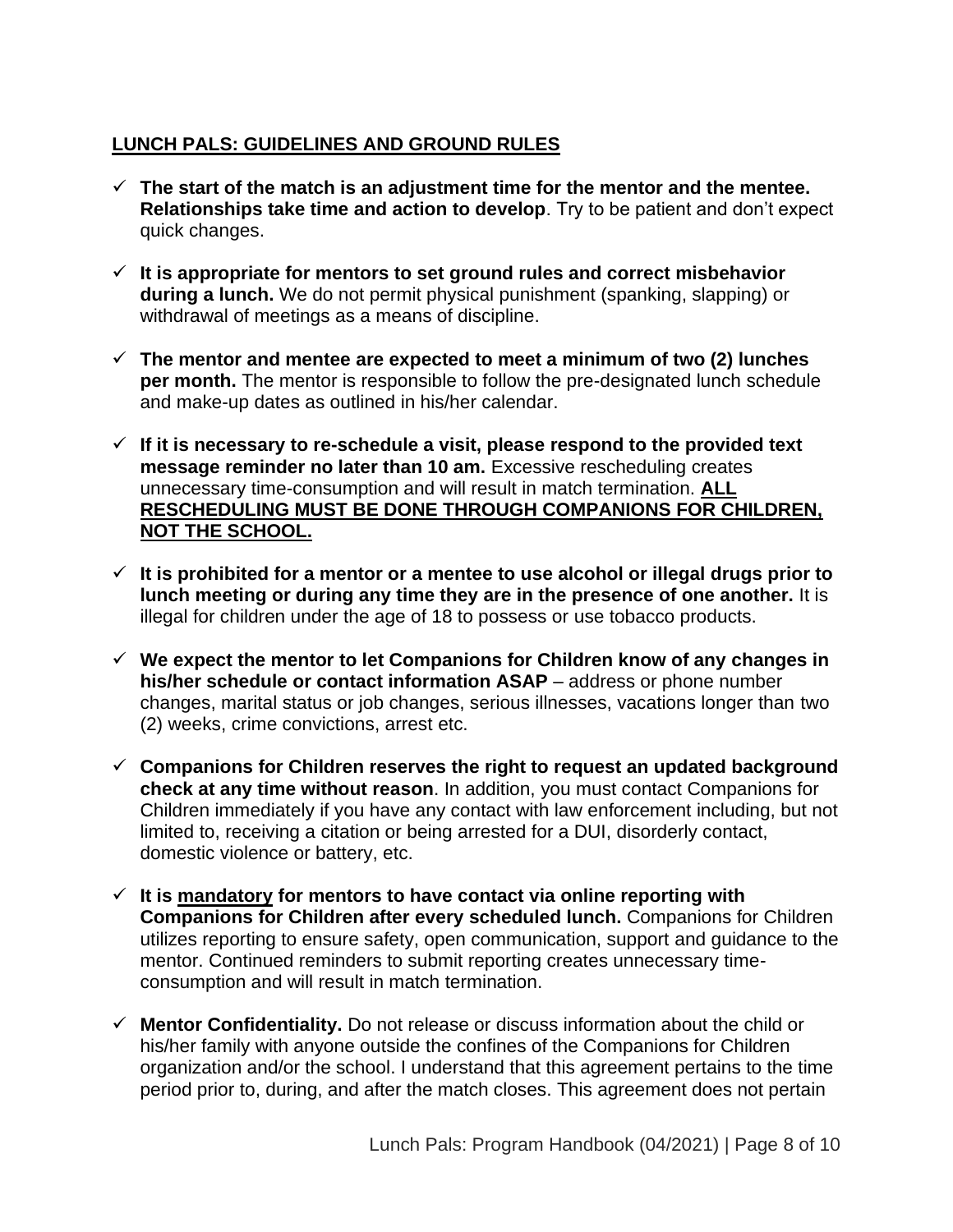to the reporting of suspected child abuse, neglect, or criminal activity to the appropriate authorities. Failure to comply with the above conditions may result in termination of a match without notice. Limits of confidentiality are outlined below.

- ✓ **Match contact is restricted to school grounds.** All matches in Companions for Children's school-based mentoring program; Lunch Pals are expected to limit contact specifically to lunch meetings. Matches are not to contact or meet up with each other outside of the school. Mentors are not allowed to give their mentee contact information or accept invitations to be "friends" on any social media platform.
- ✓ **Gift giving is to be limited.** Mentors are able to give a small gift, under \$10 on special occasions, such as the match meeting, birthdays, Christmas, end of year, etc. This is not an expectation and should be limited to no more than three (3) times per year. Mentors are expected to only give gifts in a one-on-one setting. Food, beverages, candy, etc. are prohibited.
- ✓ **Outside food, beverages, candy are prohibited.** Mentors are expected to eat school lunch.
- ✓ **As my contribution to the program, I understand that I will be paying for my lunches.** If my match ends prematurely, I will not be reimbursed for unused lunches. This money will be donated to Companions for Children.
- ✓ **Cell phones are prohibited.** Mentors are expected to give their full attention to their mentees during lunch meetings.

## **LIMITS OF CONFIDENTIALITY**

## **Limits of Confidentiality Information will be released under the following circumstances:**

- *>* Pursuant to a valid and enforceable subpoena.
- *>* To agency counsel in the event of litigation or potential litigation involving the agency. Such information is considered privileged and its confidentiality is protected by law.
- *>* Written requests for information must be submitted to the Executive Director. Written requests for information need to provide adequate information being disclosed is that the client intended and authorized.
- *>* Members of the Board of Directors have access to client information only upon authorization by a formal motion of the board. Violation of this privilege shall constitute adequate cause for removal from the Board of Directors.

# **UNACCEPTABLE BEHAVIOR**